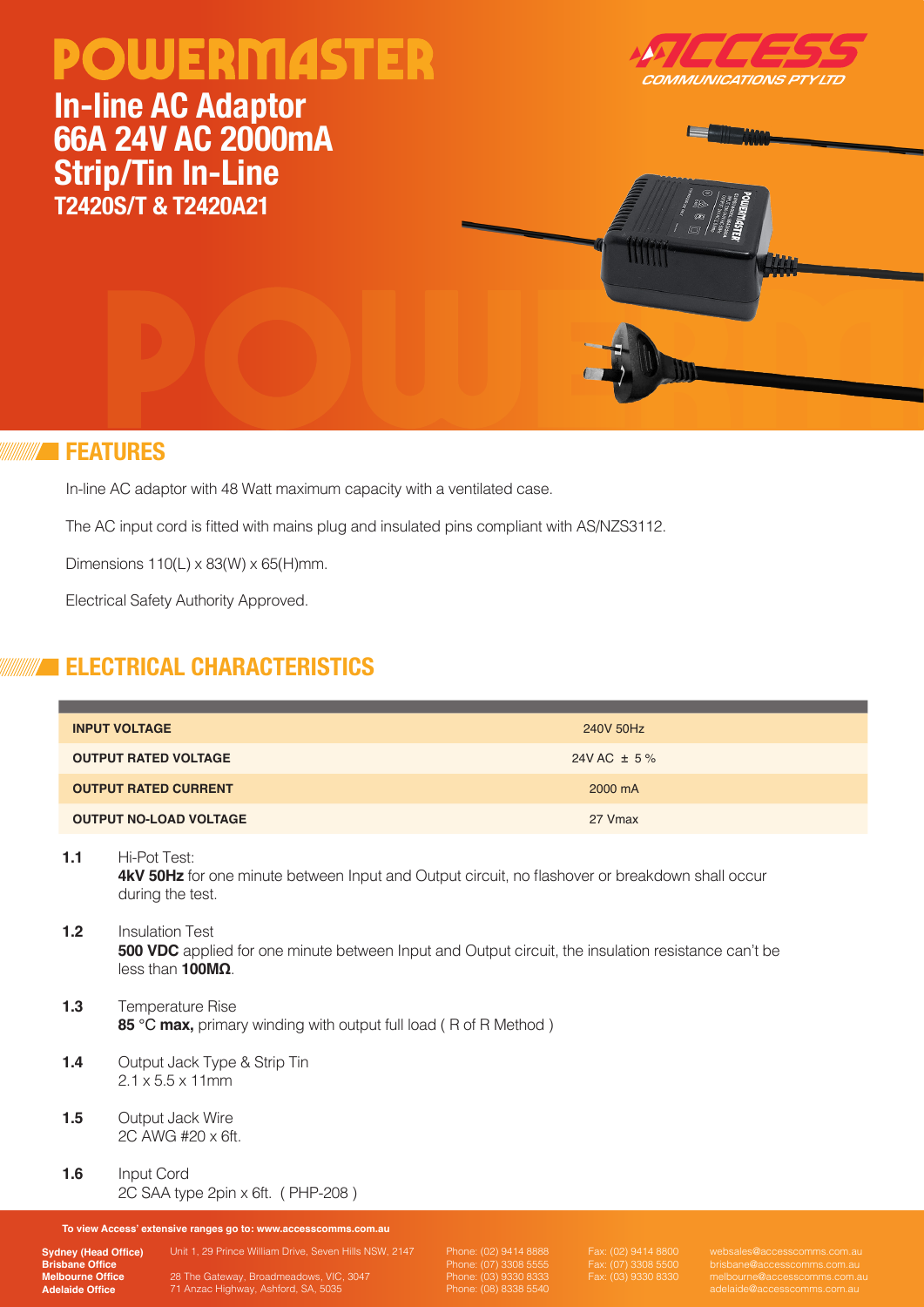# **POWERMASTER** OMMUNICATIONS PTY LTD **In-line AC Adaptor 66A 24V AC 2000mA Strip/Tin In-Line T2420S/T & T2420A21**

### **MECHANICAL CHARACTERISTICS**

**2.1** Strain Relief Test

A 20 pound force (89N) is to be applied to the cord or output cord for 1 minute without displacement deformation of its anchoring surface. The strain relief shall not be acceptable if there is any morevement of the cord to indicate that stress on the connections would have resulted.

**2.2** Drop Test

Three samples are to be dropped ( free fall ) three times in succession from a height of 3 feet ( 914mm ) onto a hardwood surfaces. After completion of the drop test, each sample is to be subject to the dielectric voltage withstand test as described in section 1.1, no flashover or insulation breakdown shall occur.

**2.3** Direct Plug-In Blade Secureness Test Each blade and the grounding pin shall withstand a direct pull of 20 pounds ( 89N ) for 2 minutes without loosening.

Note : Subject to the manufacturer's changes on specifications

### **CIRCUIT DIAGRAM**



| <b>INPUT VOLTAGE</b>        | AC240V |
|-----------------------------|--------|
| <b>OUTPUT RATED VOLTAGE</b> | 25.60V |



**To view Access' extensive ranges go to: www.accesscomms.com.au**

**Sydney (Head Office) Brisbane Office Melbourne Office Adelaide Office**

Unit 1, 29 Prince William Drive, Seven Hills NSW, 2147 71 Anzac Highway, Ashford, SA, 5035

Phone: (02) 9414 8888 Phone: (07) 3308 5555 Phone: (08) 8338 5540 Fax: (07) 3308 5500 Fax: (03) 9330 8330

**RATING PLATE**